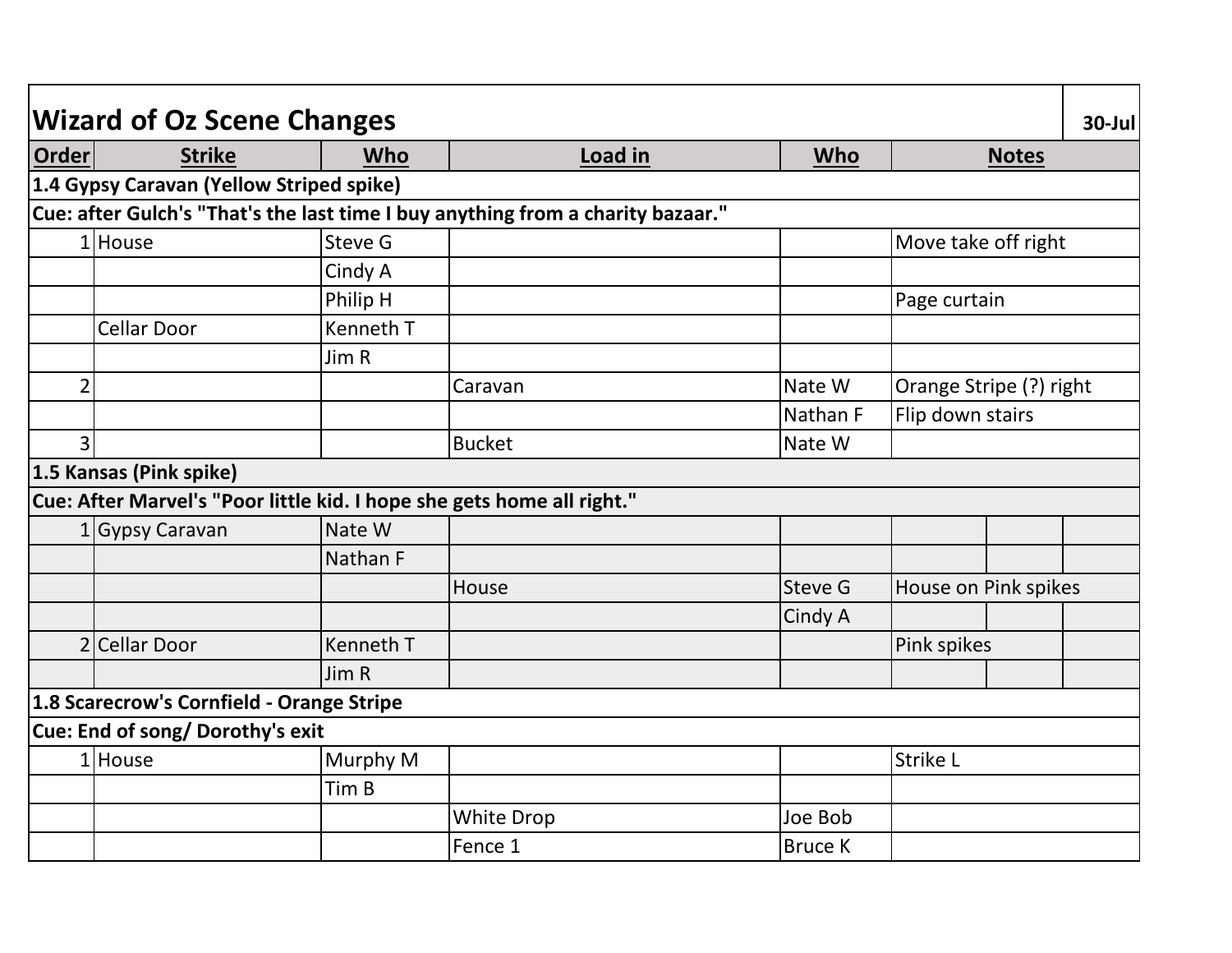| <b>Order</b> | <b>Strike</b>                                    | Who            | Load in          | Who            | <b>Notes</b>         |
|--------------|--------------------------------------------------|----------------|------------------|----------------|----------------------|
|              |                                                  |                | Fence 2          | Chad P         |                      |
|              |                                                  |                | Scarecrow's pole | Nathan F       |                      |
|              | 1.10 Tinman's Woods (Pink pokadot spike)         |                |                  |                |                      |
|              | Cue: When white drop is in for Scarecrow's field |                |                  |                |                      |
|              | 1 Fly out legs $3$                               | Joe Bob        |                  |                |                      |
|              | Fly out legs 4                                   | Kyle B         |                  |                |                      |
|              | 2 Fly out C House                                | Joe Bob        |                  |                |                      |
|              | R Munchkin house                                 | <b>Steve G</b> |                  |                | <b>Strike far UR</b> |
|              |                                                  | David B        |                  |                |                      |
|              | L Munchkin house                                 | Morgan F       |                  |                | <b>Strike far UL</b> |
|              |                                                  | Nate W         |                  |                |                      |
|              | R rectangle platform                             | Dawna A        |                  |                | Wyatt H page curtain |
|              | $3 R$ pie platform                               | June M         |                  |                | <b>Strike R</b>      |
|              | L rectangle platform                             | <b>Allie V</b> |                  |                | <b>Strike L</b>      |
|              | $4 R$ pie platform                               | Debbie G       |                  |                | <b>Strike R</b>      |
|              | L rectangle platform                             | Pat F          |                  |                | <b>Strike L</b>      |
|              | $5$ CL pie piece                                 | Dawn S         |                  |                | Strike L             |
|              | CR pie piece                                     | Patrick W      |                  |                | <b>Strike R</b>      |
|              | 6Trap door Stair                                 | Randy G        |                  |                | <b>Strike R</b>      |
|              | 7Trap door Stair                                 | Kyle B         |                  |                | <b>Strike R</b>      |
| 8            |                                                  |                | Tinman's house   | June M         | Pink pokadot spikes  |
|              |                                                  |                |                  | Dawna A        |                      |
|              |                                                  |                |                  | Morgan S       |                      |
|              |                                                  |                | Tinman's stump   | <b>Allie V</b> |                      |
| 9            |                                                  |                | Trap door unit   | Philip H       | Fit behind house     |
|              |                                                  |                |                  | Patrick W      |                      |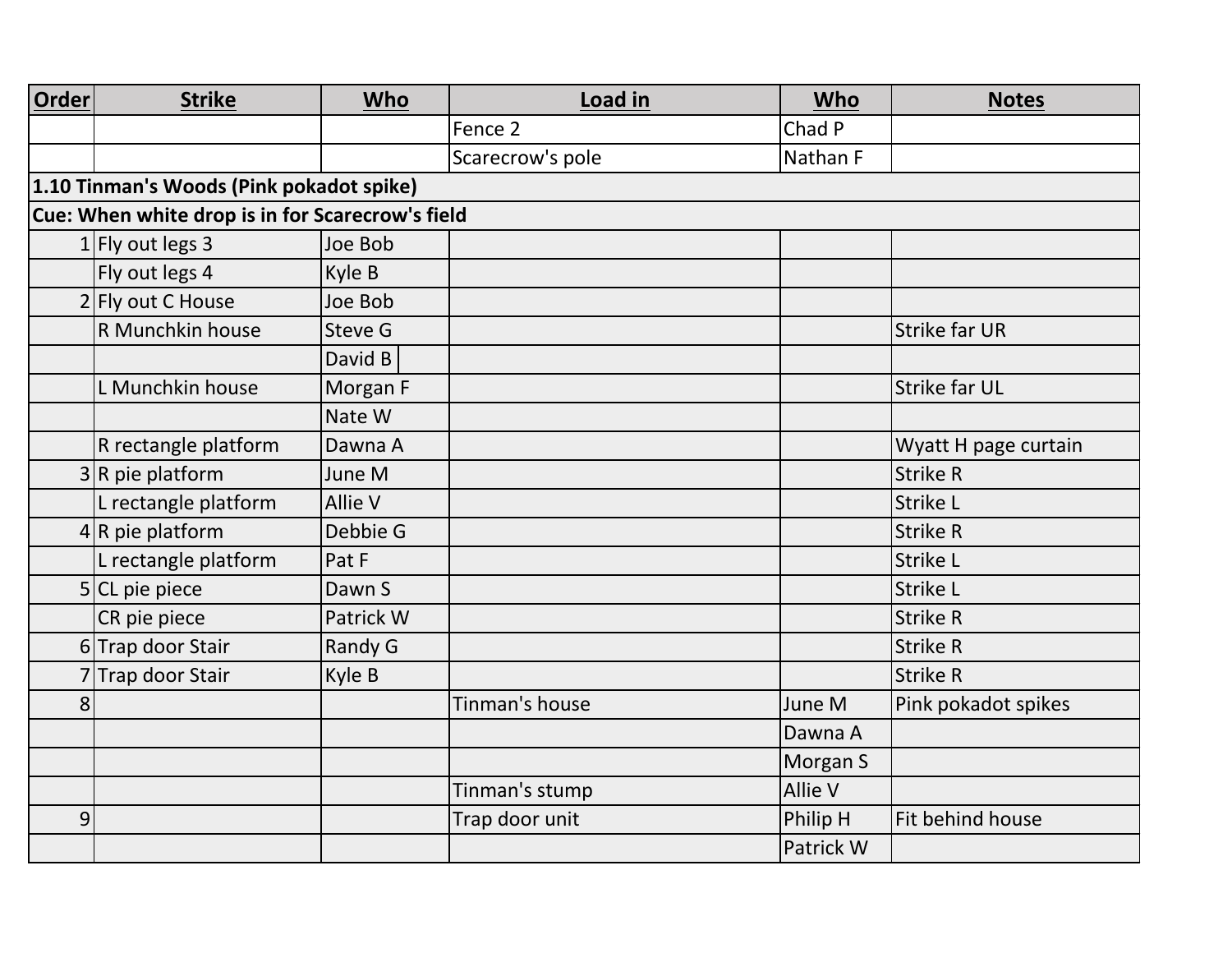| <b>Order</b>    | <b>Strike</b>                                                 | <b>Who</b>     | Load in                   | Who     | <b>Notes</b>         |
|-----------------|---------------------------------------------------------------|----------------|---------------------------|---------|----------------------|
| 10 <sup>1</sup> |                                                               |                | Foilage border            | Joe Bob |                      |
|                 |                                                               |                | Foliage legs              | Kyle B  |                      |
| 11              |                                                               |                | Legs 3                    | Joe Bob | When set             |
|                 |                                                               |                | Legs 4                    | Kyle B  | When set             |
|                 | <b>Cue: End of Scarecrow</b>                                  |                |                           |         |                      |
|                 | $12$ Fence 1                                                  | <b>Bruce K</b> |                           |         | <b>Strike R</b>      |
|                 |                                                               | Steve G        |                           |         |                      |
|                 | Scarecrow's pole                                              | Murphy M       |                           |         | <b>Strike L</b>      |
|                 | $13$ Fence 2                                                  | Chad P         |                           |         | <b>Strike L</b>      |
|                 |                                                               | Tim B          |                           |         |                      |
|                 | 1.12 Lion's Jungle (Yellow spike)                             |                |                           |         |                      |
|                 | Cue: After Second Tree's "If I grew there, I'd be petrified!" |                |                           |         |                      |
|                 | 1 Trapdoor Unit                                               | Philip $H$     |                           |         | <b>Strike UR</b>     |
|                 |                                                               | Patrick W      |                           |         |                      |
|                 |                                                               |                | dark green pie unit       | David B | Yellow spikes Center |
|                 |                                                               |                | dark green pie unit       | Chad P  | Yellow spikes center |
|                 |                                                               |                | Dark green rectangle unit | Steve G | Yellow spikes L      |
|                 | (page 3rd leg R)                                              | Wyatt H        |                           |         |                      |
|                 | (page 3rd leg L)                                              | Kyle B         |                           |         |                      |
|                 | Tinmans' stump                                                | Chad P         |                           |         | After setting unit   |
|                 | <b>Tinman's House</b>                                         | <b>Bruce K</b> |                           |         | <b>Strike R</b>      |
|                 |                                                               | Murphy M       |                           |         |                      |
|                 |                                                               | Tim B          |                           |         | (If needed)          |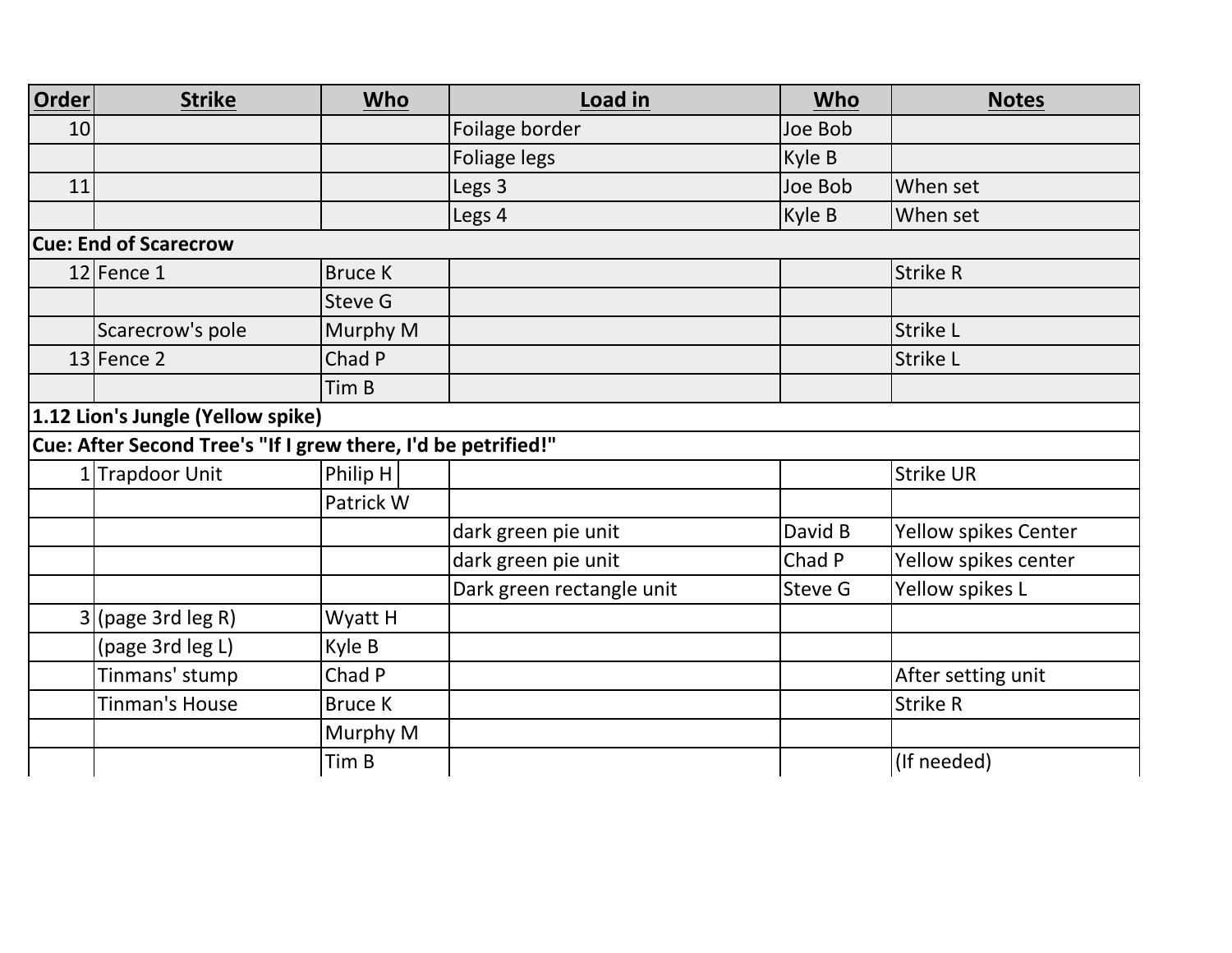| <b>Order</b>                              | <b>Strike</b>                               | Who       | Load in                                                                            | <b>Who</b> | <b>Notes</b>            |  |  |  |
|-------------------------------------------|---------------------------------------------|-----------|------------------------------------------------------------------------------------|------------|-------------------------|--|--|--|
| 1.13 Poppies (Orange pokadot spike)       |                                             |           |                                                                                    |            |                         |  |  |  |
| Cue: Top of "We're Off To See The Wizard" |                                             |           |                                                                                    |            |                         |  |  |  |
|                                           |                                             |           | <b>White Drop</b>                                                                  | Joe Bob    |                         |  |  |  |
|                                           | (page R 2nd legs)                           | Philip H  |                                                                                    |            |                         |  |  |  |
|                                           | (Page L 2nd legs)                           | Patrick W |                                                                                    |            |                         |  |  |  |
|                                           | Foilage border                              | Joe Bob   |                                                                                    |            | When white drop is in   |  |  |  |
|                                           | Foliage legs                                | Kyle B    |                                                                                    |            |                         |  |  |  |
|                                           | Dark green rectangle unit Lydia K           |           |                                                                                    |            | <b>Strike L</b>         |  |  |  |
|                                           | Dark green pie piece                        | Pat F     |                                                                                    |            | <b>Strike L</b>         |  |  |  |
|                                           | Dark green pie piece                        | June M    |                                                                                    |            | <b>Strike L</b>         |  |  |  |
|                                           |                                             |           | Light green pie piece                                                              | Mary B     | Orange pokadot spikes R |  |  |  |
|                                           |                                             |           | Light green rectangle piece                                                        | Cindy A    | Orange pokadot spikes R |  |  |  |
|                                           |                                             |           | Light green rectangle piece (SL)                                                   | Gretchen B | Orange pokadot spikes R |  |  |  |
|                                           |                                             |           | Light green pie piece                                                              | Debbie P   | Orange pokadot spikes R |  |  |  |
|                                           |                                             |           | Intermission (Preset for Act II/ Emerald City) - Crew only, see intermission sheet |            |                         |  |  |  |
|                                           | 2.3 Wizard's Chamber (Pink and Green spike) |           |                                                                                    |            |                         |  |  |  |
|                                           | Cue: When white drop is in                  |           |                                                                                    |            |                         |  |  |  |
|                                           |                                             |           | White drop                                                                         | Joe Bob    | Leah's cue              |  |  |  |
|                                           | $2$ 3rd Legs                                | Kyle B    |                                                                                    |            | When white drop is in   |  |  |  |
|                                           | 4th legs?                                   | Joe Bob   |                                                                                    |            |                         |  |  |  |
|                                           | R Oz gate                                   | Philip H  |                                                                                    |            | <b>Strike R</b>         |  |  |  |
|                                           |                                             | Wyatt H   |                                                                                    |            |                         |  |  |  |
|                                           |                                             |           | UR column                                                                          | Patrick W  | U of R stairs           |  |  |  |
|                                           |                                             |           | UL column                                                                          | Teri B     | U of L stairs           |  |  |  |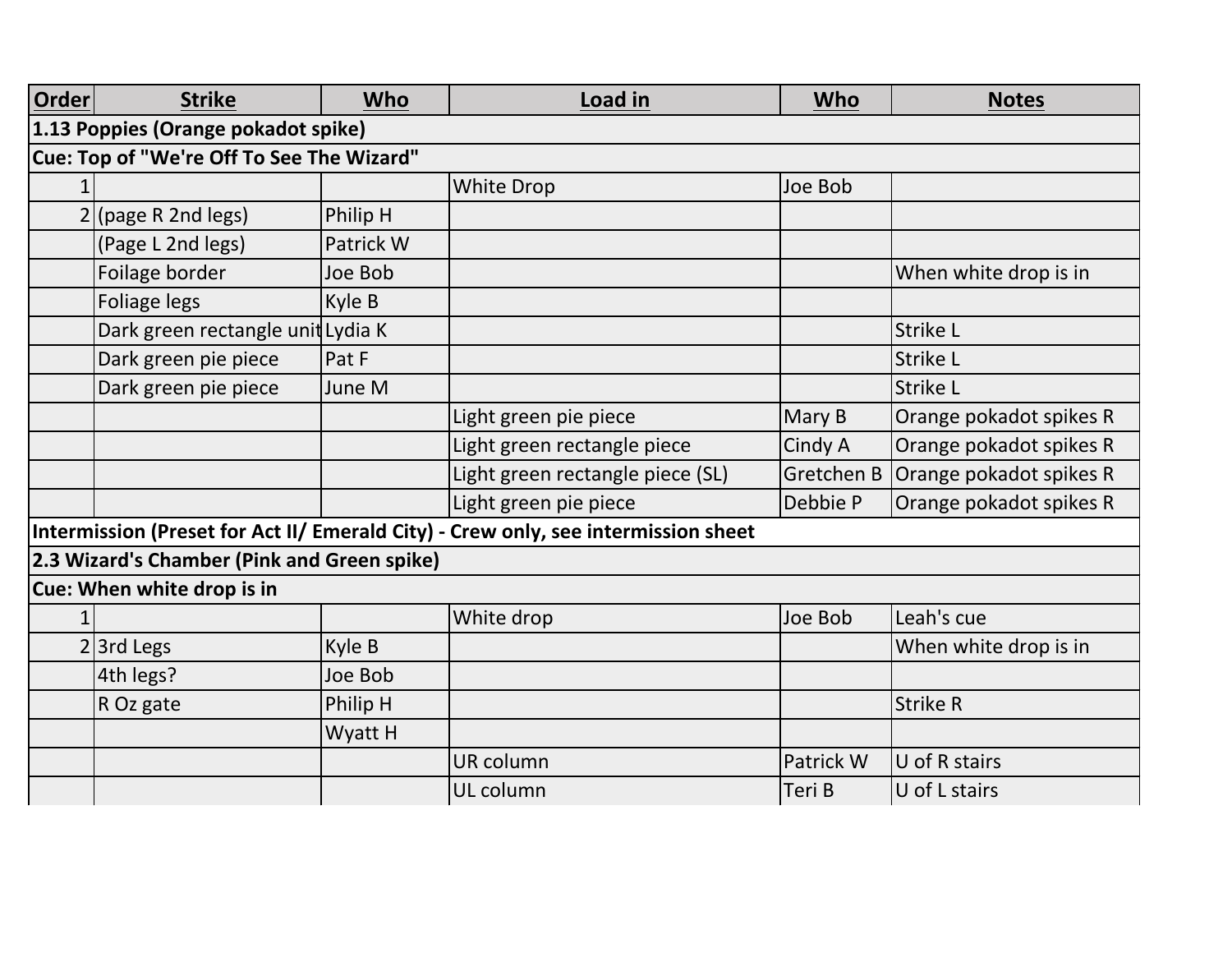| <b>Order</b> | <b>Strike</b>                | <b>Who</b> | Load in                 | Who       | <b>Notes</b>              |
|--------------|------------------------------|------------|-------------------------|-----------|---------------------------|
|              | $3 L$ Oz gate                | Joe Bob    |                         |           | Strike L                  |
|              |                              | Kyle B     |                         |           |                           |
|              |                              |            | Trap door unit          | Philip H  | <b>UC</b>                 |
|              |                              |            |                         | Patrick W |                           |
|              |                              |            | R trap door stairs      | Wyatt H   | R of trap door            |
|              |                              |            | L trap door stairs      | Teri B    | Left of trap door         |
| 4            |                              |            | <b>Wizard's Curtain</b> | Joe Bob   | UL                        |
|              |                              |            |                         | Kyle B    |                           |
|              |                              |            | <b>Wizard's Machine</b> | Philip H  | <b>UR</b>                 |
|              |                              |            |                         | Patrick W |                           |
| 5            |                              |            | L fogger unit           | Kyle B    | Set behind L trap stairs  |
|              |                              |            | R fogger unit           | Wyatt H   | Behing R trap stairs      |
|              |                              |            | <b>CL Column</b>        | Teri B    |                           |
|              |                              |            | CR column               | Philip H  |                           |
| 6            |                              |            | 3rd/4th legs            | Kyle B    | After all units are on    |
|              |                              |            |                         | Kyle B    | "Professor Marvel said"   |
|              | <b>Cue: Guard's crying</b>   |            |                         |           |                           |
|              | 8L pie piece                 | Debbie G   |                         |           | <b>Strike L</b>           |
|              | R pie piece                  | Morgan F   |                         |           | L, Patrick page 1st leg   |
|              | C rectangle platform         | June M     |                         |           | R, Philip page 1st leg    |
|              | DL column                    | Lydia K    |                         |           | Strike DL; U of first leg |
|              | DR column                    | Allie V    |                         |           | Strike DR; of first leg   |
|              | 9 White Drop                 | Joe Bob    |                         |           | Leah's cue                |
|              | 2.4 Oz gates (Green pokadot) |            |                         |           |                           |
|              | <b>Cue: DSTL exit</b>        |            |                         |           |                           |
| $1\vert$     |                              |            | White drop              | Joe Bob   | Leah's cue                |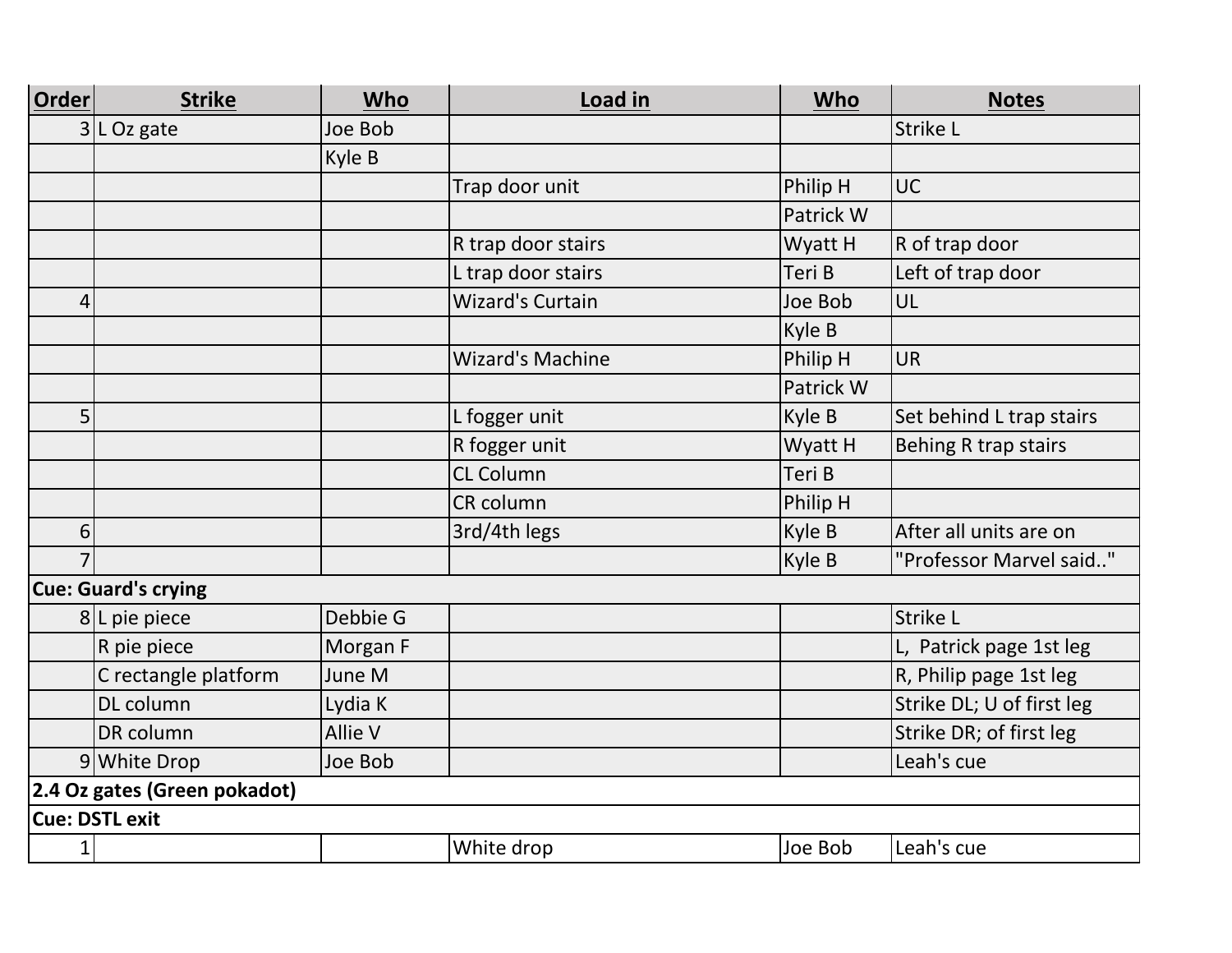| Order          | <b>Strike</b>                   | Who       | Load in               | Who        | <b>Notes</b>                |
|----------------|---------------------------------|-----------|-----------------------|------------|-----------------------------|
|                |                                 |           | R Oz gate             | Pat F      | Philip page                 |
|                |                                 |           |                       | Gretchen B |                             |
|                |                                 |           | LOz gate              | Mecia G    | Patrick page                |
|                |                                 |           |                       | Mary B     |                             |
|                |                                 |           | DL column             | Lydia K    |                             |
|                |                                 |           | DR column             | Allie V    |                             |
|                | 2.5 Witch's Castle (Blue Spike) |           |                       |            |                             |
|                | Cue: When the white drop is in  |           |                       |            |                             |
|                | $1$ 3rd leg                     | Kyle B    |                       |            | After white drop is in      |
|                | <b>CL Column</b>                | Patrick W |                       |            | Strike L                    |
|                | <b>CR</b> column                | Philip H  |                       |            | <b>Strike R</b>             |
|                | <b>Wizard's Curtain</b>         | David B   |                       |            | Strike L                    |
|                |                                 | Dawna A   |                       |            |                             |
|                | <b>Wizard's Machine</b>         | Tim B     |                       |            | <b>Strike R</b>             |
|                |                                 | June M    |                       |            |                             |
| $\overline{2}$ |                                 |           | L trap door stairs    | Peyton S   | Preset behind white drop    |
|                | R trap door stairs              | Chad P    |                       |            | <b>Strike R</b>             |
| 3              | UL column                       | Deedra H  |                       |            | Strike L                    |
|                | UR column                       | Debbie P  |                       |            | <b>Strike R</b>             |
|                | L fogger unit                   | Kyle B    |                       |            | Strike L                    |
|                | R fogger unit                   | Wyatt H   |                       |            | <b>Strike R</b>             |
|                |                                 |           | <b>Trap Door Unit</b> | Sarah M    | Preset behind white drop    |
|                |                                 |           |                       | Destiny L  |                             |
|                |                                 |           | Dark Green pie piece  | Morgan F   | L on blue spikes            |
|                |                                 |           | Dark Green pie piece  | Kayla F    | L on blue spikes            |
| 4              |                                 |           | Windows               | Kyle B     | Fly in when chamber is clea |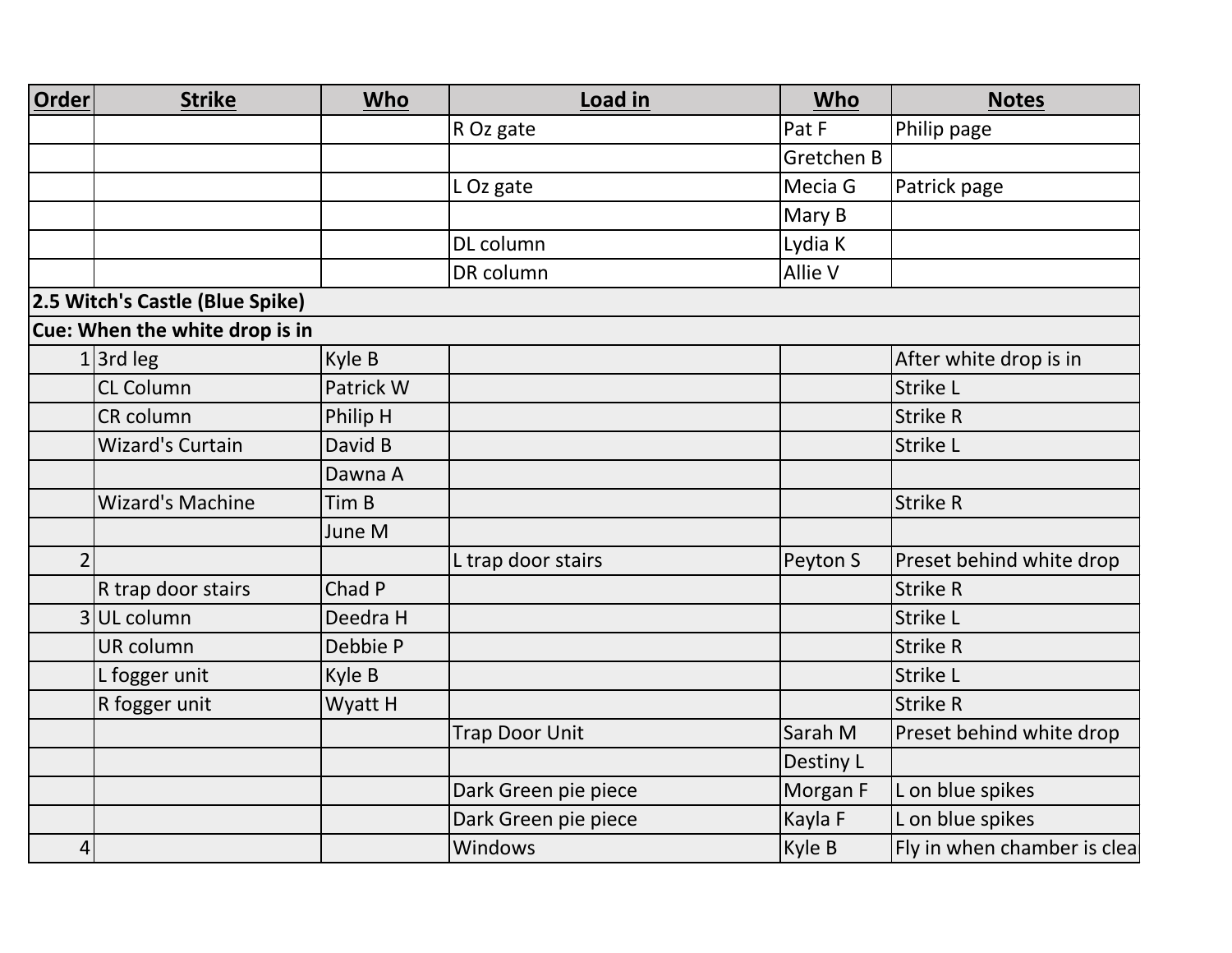| Order                                | <b>Strike</b>                 | <b>Who</b>     | Load in                                                                                             | Who       | <b>Notes</b>             |  |
|--------------------------------------|-------------------------------|----------------|-----------------------------------------------------------------------------------------------------|-----------|--------------------------|--|
|                                      |                               |                | <b>Crystal Ball</b>                                                                                 | Patrick W | Preset on trap door unit |  |
|                                      |                               |                | Hour glass/Bucket                                                                                   | Philip H  | Preset on trap door unit |  |
| 5                                    |                               |                | White Drop                                                                                          | Joe Bob   | On Leah's cue            |  |
| Cue: When white drop is being raised |                               |                |                                                                                                     |           |                          |  |
|                                      | $6 R$ column                  | Katey C        |                                                                                                     |           | <b>Strike R</b>          |  |
|                                      | L column                      | Kayla F        |                                                                                                     |           | <b>Strike L</b>          |  |
|                                      | $7 R$ Oz Gate                 | Carsen J       |                                                                                                     |           | Flip and strike L, going |  |
|                                      |                               | Parker A       |                                                                                                     |           | upstage of the Morgans   |  |
|                                      | L Oz Gate                     | Morgan F       |                                                                                                     |           | Flip and strike R, going |  |
|                                      |                               | Morgan S       |                                                                                                     |           | downstage of Parker/Cars |  |
| 8                                    |                               |                | <b>Trap Door Unit</b>                                                                               | Sarah M   | Move D to blue spike     |  |
|                                      |                               |                |                                                                                                     | Destiny L | Place bucket on ground   |  |
|                                      |                               |                | L Trap Stairs                                                                                       | Peyton S  | Move D to blue spike     |  |
| 9                                    |                               |                | <b>Speakers</b>                                                                                     | Kyle B    | When columns are clear   |  |
|                                      | 2.6 Haunted Forest/ Jitterbug |                |                                                                                                     |           |                          |  |
|                                      |                               |                | Cue: After Witch's "Fly! Fly! Fly! Soon those darling slippers will grace my dainty feet. (Cackle)" |           |                          |  |
|                                      | 1Windows                      | Kyle B         |                                                                                                     |           | On scene change cue      |  |
|                                      | <b>Flowers</b>                | Teri B         |                                                                                                     |           | Pick up and strike right |  |
|                                      | L trap stairs                 | Chad P         |                                                                                                     |           | <b>Strike L</b>          |  |
|                                      | Trap door unit                | <b>Bruce K</b> |                                                                                                     |           | Strike L                 |  |
|                                      |                               | Tim B          |                                                                                                     |           | Also grab bucket         |  |
|                                      | Dark Green pie piece          | David B        |                                                                                                     |           | <b>Strike R</b>          |  |
|                                      | Dark Green pie piece          | Murphy M       |                                                                                                     |           | <b>Strike R</b>          |  |
| $\overline{2}$                       |                               |                | Foilage border                                                                                      | Joe Bob   |                          |  |
| 3 <sup>1</sup>                       |                               |                | Foilage legs                                                                                        | Kyle B    |                          |  |
|                                      |                               |                |                                                                                                     |           |                          |  |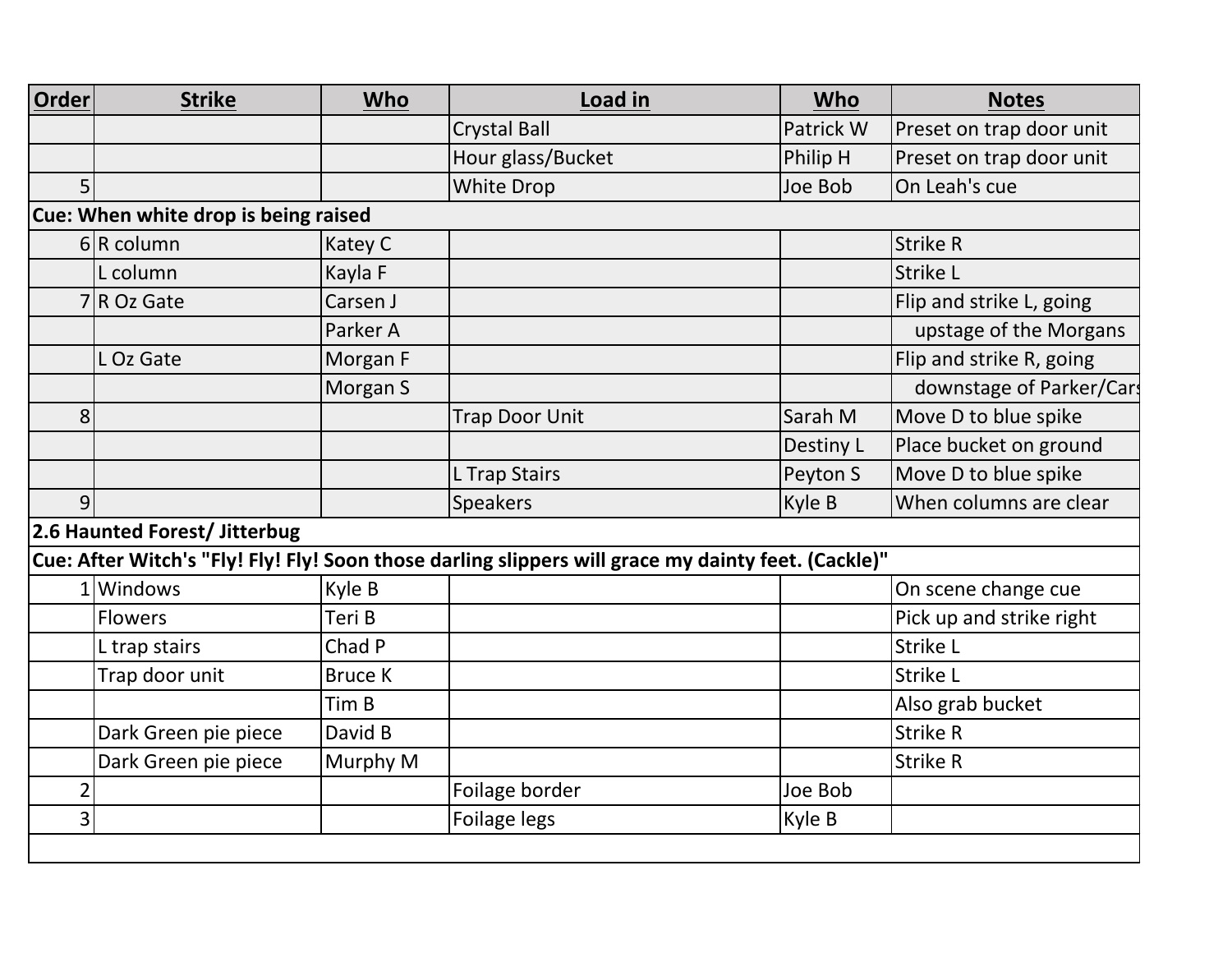| <b>Order</b> | <b>Strike</b>                                                             | <b>Who</b> | Load in              | <b>Who</b>     | <b>Notes</b>               |  |  |  |  |
|--------------|---------------------------------------------------------------------------|------------|----------------------|----------------|----------------------------|--|--|--|--|
|              | 2.8 Witch's Castle (Blue Spike)                                           |            |                      |                |                            |  |  |  |  |
|              | Cue: Lion, Tinman, and Scarecrow's exit after Lion's "Talk me out of it." |            |                      |                |                            |  |  |  |  |
|              |                                                                           |            | Trap door unit       | <b>Bruce K</b> | L on blue spike            |  |  |  |  |
|              |                                                                           |            |                      | Tim B          |                            |  |  |  |  |
|              |                                                                           |            | L Trap stairs        | Chad P         | L on blue spike            |  |  |  |  |
|              |                                                                           |            | Dark green pie piece | David B        | L on blue spike            |  |  |  |  |
|              |                                                                           |            | Dark green pie piece | Murphy M       | L on blue spike            |  |  |  |  |
|              |                                                                           |            | Windows              | Kyle B         | When clear                 |  |  |  |  |
|              | 2.9 Gates of Witch's Castle (Blue pokadot spike)                          |            |                      |                |                            |  |  |  |  |
|              | <b>Cue: After's Witch's exit</b>                                          |            |                      |                |                            |  |  |  |  |
|              |                                                                           |            | R Oz Gate            | Carsen J       | On Leah's cue              |  |  |  |  |
|              |                                                                           |            |                      | Morgan S       |                            |  |  |  |  |
|              |                                                                           |            | L Oz Gate            | Morgan F       |                            |  |  |  |  |
|              |                                                                           |            |                      | Parker A       |                            |  |  |  |  |
|              | Trap door Unit                                                            | Sarah M    |                      |                | Move upstage of drop       |  |  |  |  |
|              |                                                                           | Destiny L  |                      |                |                            |  |  |  |  |
|              | L trap door stairs                                                        | Peyton S   |                      |                | Move upstage of drop       |  |  |  |  |
|              |                                                                           |            | White Drop           | Joe Bob        | When Witch units are clear |  |  |  |  |
|              | 2.10 Witch's Castle (Blue Spike)                                          |            |                      |                |                            |  |  |  |  |
|              | Cue: After Lion, Scarecrow, and Tinman's exit                             |            |                      |                |                            |  |  |  |  |
|              | 1 White Drop                                                              | Joe Bob    |                      |                |                            |  |  |  |  |
|              | R Oz Gate                                                                 | Chad P     |                      |                | <b>Strike R</b>            |  |  |  |  |
|              |                                                                           | Murphy M   |                      |                |                            |  |  |  |  |
|              | L Oz Gate                                                                 | Morgan F   |                      |                | <b>Strike L</b>            |  |  |  |  |
|              |                                                                           | Steve G    |                      |                |                            |  |  |  |  |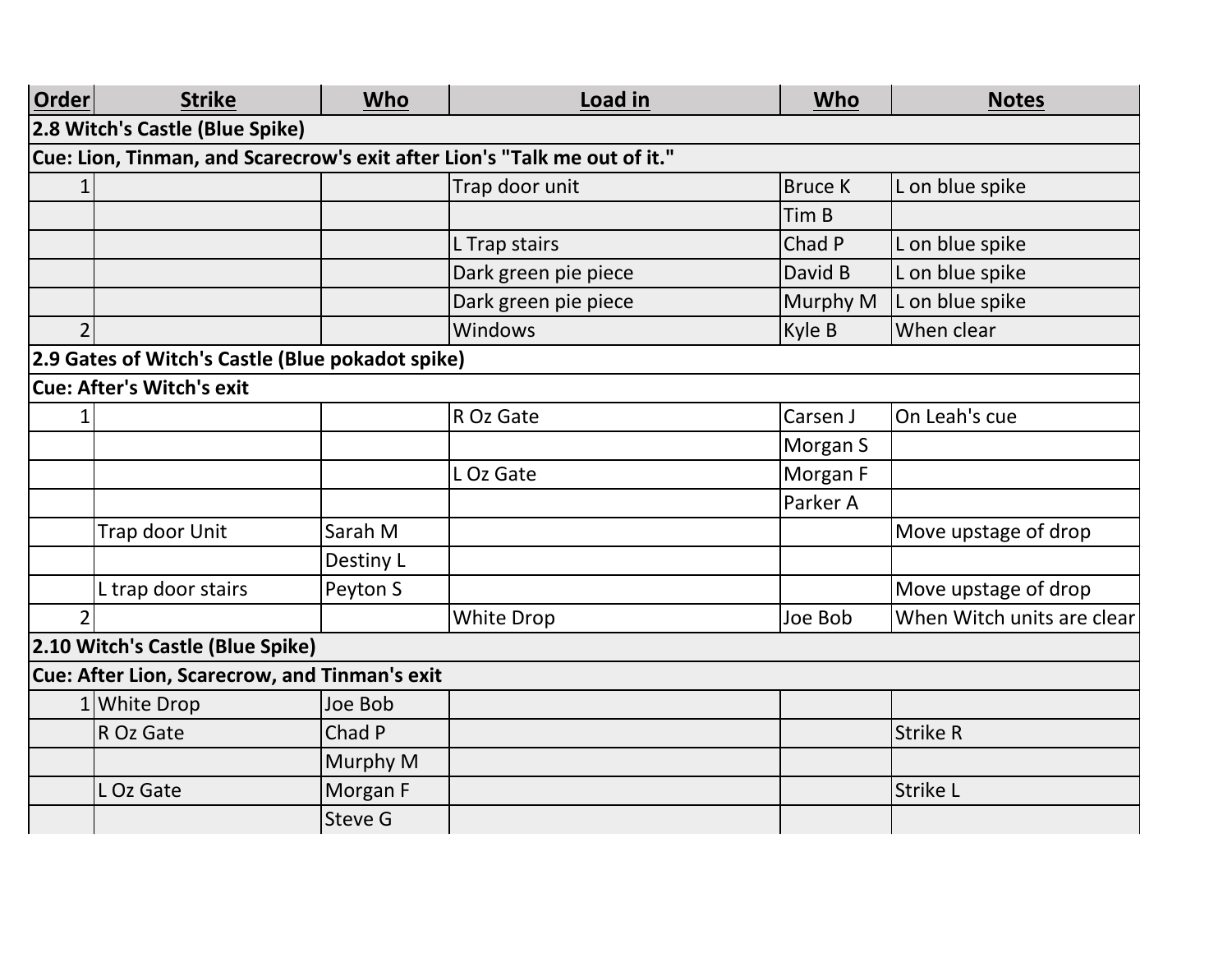| <b>Order</b>   | <b>Strike</b>                                    | Who      | Load in                 | Who        | <b>Notes</b>                |
|----------------|--------------------------------------------------|----------|-------------------------|------------|-----------------------------|
|                |                                                  |          | Trap door Unit          | Sarah M    | Move to spike               |
|                |                                                  |          |                         | Destiny L  | Set bucket                  |
|                |                                                  |          | L trap door stairs      | Peyton S   | Move to spike               |
|                | 2 Speakers                                       | Kyle B   |                         |            | When scene starts           |
|                | 2.11 Wizard's Chamber (Green and Pink spike)     |          |                         |            |                             |
|                | Cue: Black out after Winkies' "Wicked Witch Is-" |          |                         |            |                             |
|                | $1$ 3rd Legs                                     | Joe Bob  |                         |            |                             |
|                | <b>Windows</b>                                   | Kyle B   |                         |            |                             |
|                |                                                  |          | Trap door Unit          | Destiny L  | UC, strike bucket/hourglass |
|                |                                                  |          |                         | Sarah M    | UC, strike crystal ball     |
|                | Dark Green pie piece                             | Allie V  |                         |            | Strike L                    |
|                | Dark Green pie piece                             | Debbie P |                         |            | Strike L                    |
|                |                                                  |          | <b>UL Column</b>        | Deedra H   | Goes behind the L stairs    |
| $\overline{2}$ |                                                  |          | UR column               | Kayla F    | Goes behind R stairs        |
|                |                                                  |          | L fogger unit           | Carsen J   | Behind L trap stairs        |
|                |                                                  |          | R fogger unit           | Morgan F   |                             |
| 3              |                                                  |          | L trap door stairs      | Debbie G   |                             |
|                |                                                  |          | R trap door stairs      | Peyton S   |                             |
|                |                                                  |          | <b>Wizard's Machine</b> | Pat F      | <b>UR</b>                   |
|                |                                                  |          |                         | Dawna A    |                             |
|                |                                                  |          | <b>Wizard's Curtain</b> | Gretchen B | UL                          |
|                |                                                  |          |                         | June M     |                             |
| 4              |                                                  |          | <b>CL Column</b>        | Kat A      | en. in front of 1st leg     |
|                |                                                  |          | CR column               | Mary B     |                             |
| 5              |                                                  |          | Preset columns          | Wyatts     | When scene starts           |